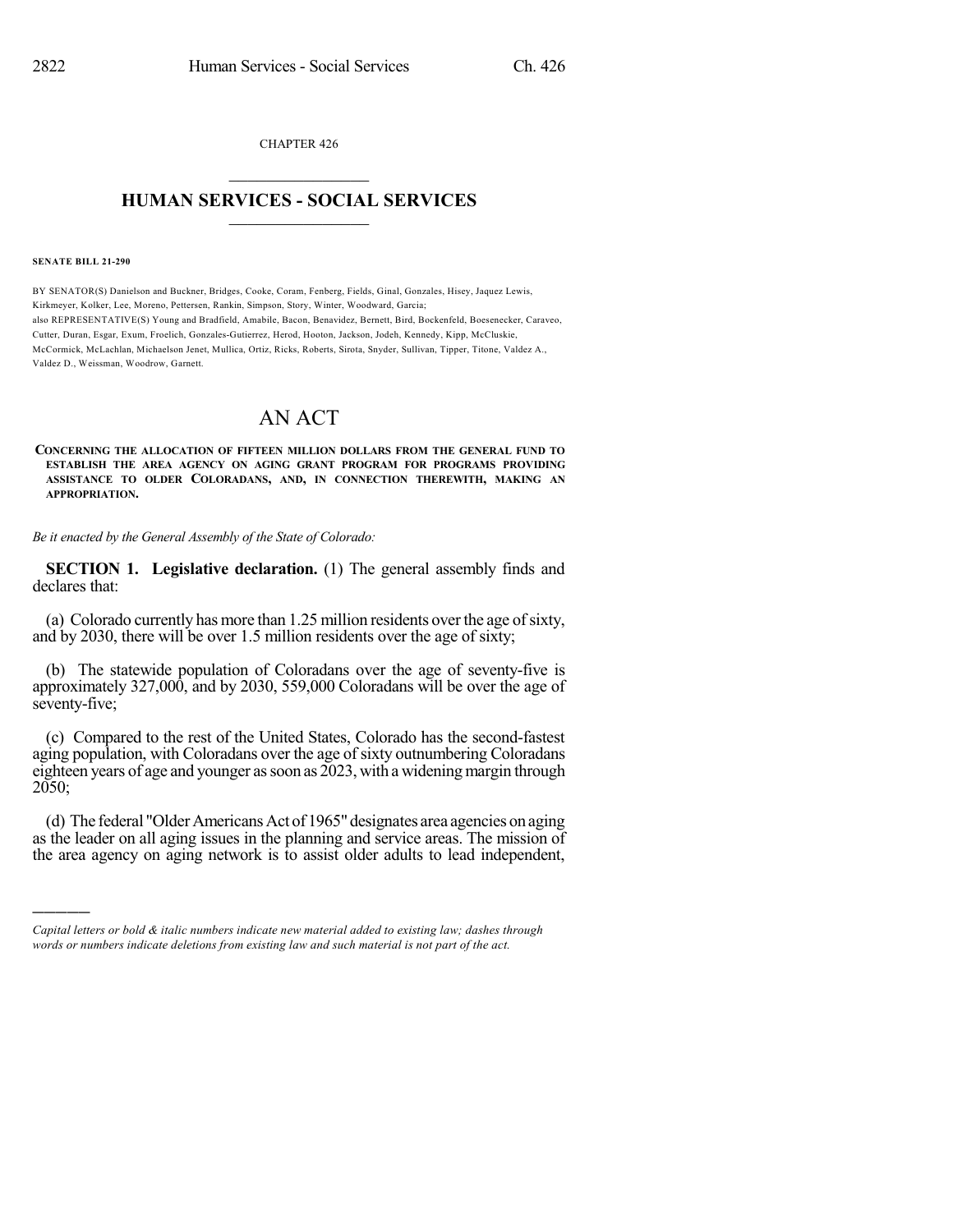meaningful, and dignified lives in their own homes and communities for as long as they choose.

(e) The COVID-19 public health emergency has amplified the demand for community-based services, with the pandemic significantly impacting older Coloradans and highlighting the importance of supporting aging Coloradans in the community. As of December 2020, Coloradans over the age of sixty accounted for 90% of COVID-19-related deaths.

(2) Therefore, the general assembly finds there must be investments in area agencies on aging that address the systemic health and economic challenges that have been exacerbated by the COVID-19 public health emergency. Providing critical programs for older Coloradans will immediately improve their physical and mental health. Fall prevention programs will keep seniors out of the hospital and free from long-term debilitating effects that often require moving into a nursing home facility. Home modifications for increased accessibility will allow seniorsto safely live independently in their own homes for as long as possible. Transportation services will guarantee greater access to critical services and ensure independence for seniors. These programs will improve the health, well-being, and security of olderColoradans and providemuch needed relief and recoveryto the population hit hardest by the COVID-19 pandemic.

**SECTION 2.** In Colorado Revised Statutes, **add** 26-11-208 as follows:

**26-11-208. Area agency on aging grant program - fund created - report definitions - repeal.** (1) AS USED IN THIS SECTION, UNLESS THE CONTEXT OTHERWISE REQUIRES:

(a) "ELIGIBLE ORGANIZATION" MEANS AN AREA AGENCY ON AGING, AS DEFINED IN SECTION 26-11-201.

(b) "FUND" MEANS THE AREA AGENCY ON AGING CASH FUND CREATED IN SUBSECTION (5) OF THIS SECTION.

(c) "GRANT PROGRAM" OR "PROGRAM" MEANS THE AREA AGENCY ON AGING GRANT PROGRAM CREATED IN SUBSECTION (2) OF THIS SECTION.

(2) THE AREA AGENCY ON AGING GRANT PROGRAM IS ESTABLISHED IN THE STATE OFFICE.THE STATE OFFICE SHALL ESTABLISH AND ADMINISTER THE GRANT PROGRAM. THE PURPOSE OF THE GRANT PROGRAM IS TO PROVIDE STATE ASSISTANCE RECEIVED IN THE FORM OF GRANT AWARDS TO FINANCE VARIOUS PROJECTS ACROSS THE STATE THAT ARE INTENDED TO ASSIST AND SUPPORT OLDER COLORADANS. THE GRANT PROGRAM IS INTENDED TO SUPPORT PROJECTS THAT PROMOTE THE HEALTH, WELL-BEING, AND SECURITY OF OLDER COLORADANS ACROSS THE STATE, INCLUDING:

(a) COMMUNITY SERVICES FOR OLDER COLORADANS;

(b) INFRASTRUCTURE IMPROVEMENTS;

(c) HEALTH PROMOTION, CONGREGATE MEALS, AND SOCIALIZATION ACTIVITIES;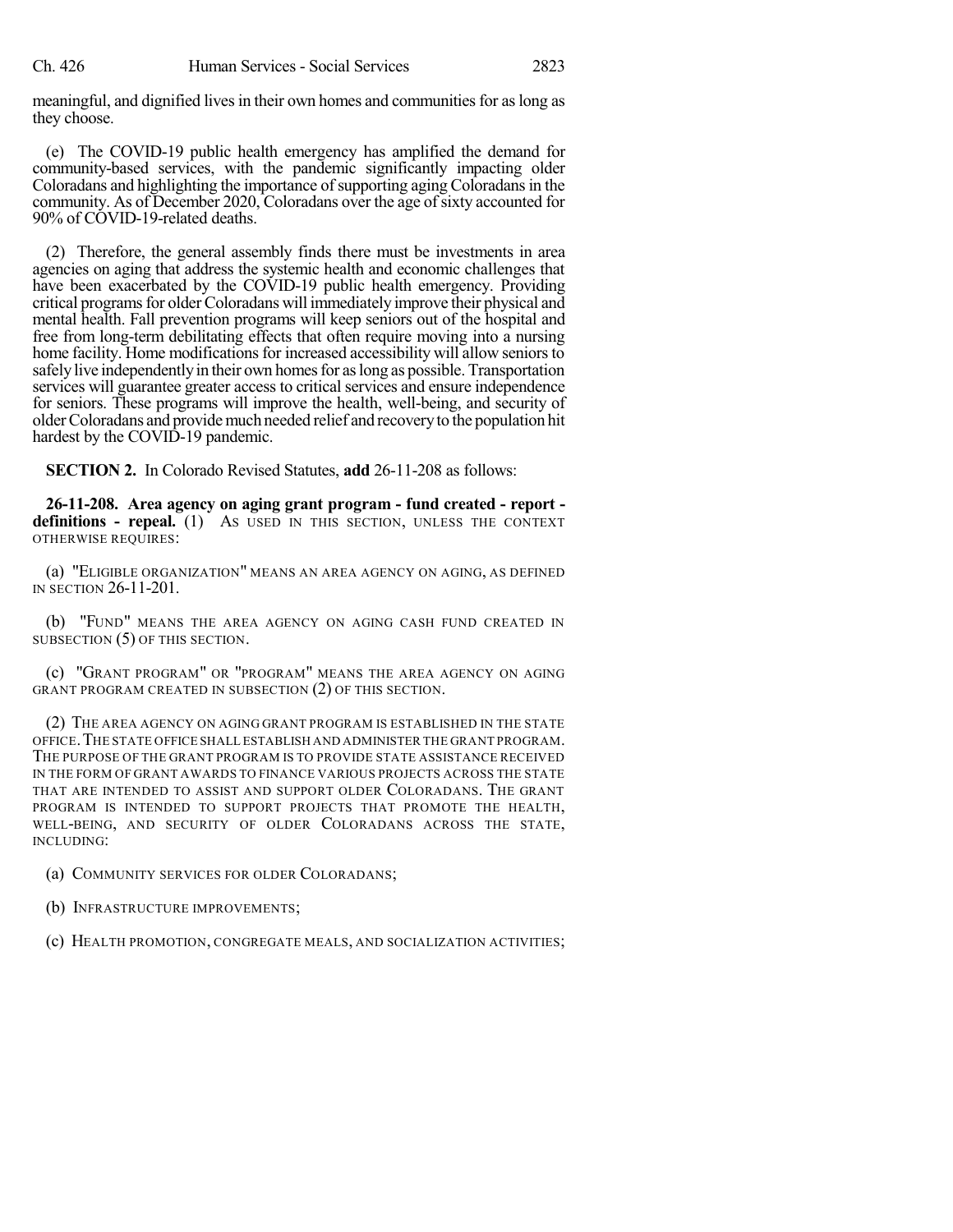(d) TRANSPORTATION SERVICES;

(e) HOME MODIFICATION PROGRAMS; AND

(f) IMPLEMENTATION OF EVIDENCE-BASED FALL PREVENTION AND CHRONIC DISEASE MANAGEMENT PROGRAMS.

(3) (a) BY OCTOBER 31, 2021, THE STATE OFFICE SHALL COLLABORATE WITH AREA AGENCIES ON AGING DESCRIBED IN SECTION 26-11-204 TO:

(I) ADOPT POLICIES AND PROCEDURES FOR THE ADMINISTRATION OF THE PROGRAM;

(II) ESTABLISH AND PUBLICIZE CRITERIA FOR THE PROGRAM; AND

(III) CREATE APPLICATION PROCEDURESBY WHICH ELIGIBLE ORGANIZATIONS MAY APPLY FOR AND RECEIVE MONEY FROM THE PROGRAM.

(b) ON OR BEFORE JANUARY 1, 2022, THE STATE OFFICE SHALL:

(I) BEGIN ACCEPTING GRANT APPLICATIONS; AND

(II) VERIFY THAT EACH ACCEPTED APPLICATION MEETS THE CRITERIA ESTABLISHED IN SUBSECTION  $(3)(a)$  OF THIS SECTION.

(c) IN MAKING AN AWARD, THE STATE OFFICE SHALL SPECIFY THE AMOUNT OF EACH GRANT.

(d) DURING THE 2023 REGULAR LEGISLATIVE SESSION, THE STATE DEPARTMENT SHALL INCLUDE IN ITS REPORT TO THECOMMITTEES OF REFERENCE PURSUANT TO THE "STATE MEASUREMENT FOR ACCOUNTABLE, RESPONSIVE, AND TRANSPARENT (SMART) GOVERNMENT ACT" HEARING REQUIRED BY SECTION 2-7-203 INFORMATION FROM THE STATE OFFICE REGARDING THE GRANT PROGRAM, AS SET FORTH IN THIS SUBSECTION (3), PRIOR TO ITS REPEAL IN 2022, INCLUDING INFORMATION ON THE TYPE OF PROJECTS FINANCED BY GRANT AWARDS, THE AMOUNT OF MONEY AWARDED TO EACH PROJECT, AND WHERE THOSE PROJECTS WERE CONDUCTED AND THE PROGRAM'S IMPACT ON THE HEALTH, WELL-BEING, AND SECURITY OF OLDER COLORADANS.

(4) THE STATE OFFICE MAY SEEK, ACCEPT, AND EXPEND GIFTS, GRANTS, OR DONATIONS FROM PRIVATE OR PUBLIC SOURCES FOR THE PURPOSES OF THIS SECTION.

(5) (a) THERE IS CREATED IN THE STATE TREASURY THE AREA AGENCY ON AGING CASH FUND. THE FUND CONSISTS OF MONEY APPROPRIATED TO THE FUND BY THE GENERAL ASSEMBLY.

(b) FOR FISCAL YEAR 2021-22, THE GENERAL ASSEMBLY SHALL APPROPRIATE FIFTEEN MILLION DOLLARS FROM THE GENERAL FUND TO THE FUND.

(c) ANY UNEXPENDED AND UNENCUMBERED MONEY IN THE FUND AT THE END OF FISCAL YEAR 2021-22 REMAINS IN THE FUND AND IS NOT TRANSFERRED TO THE